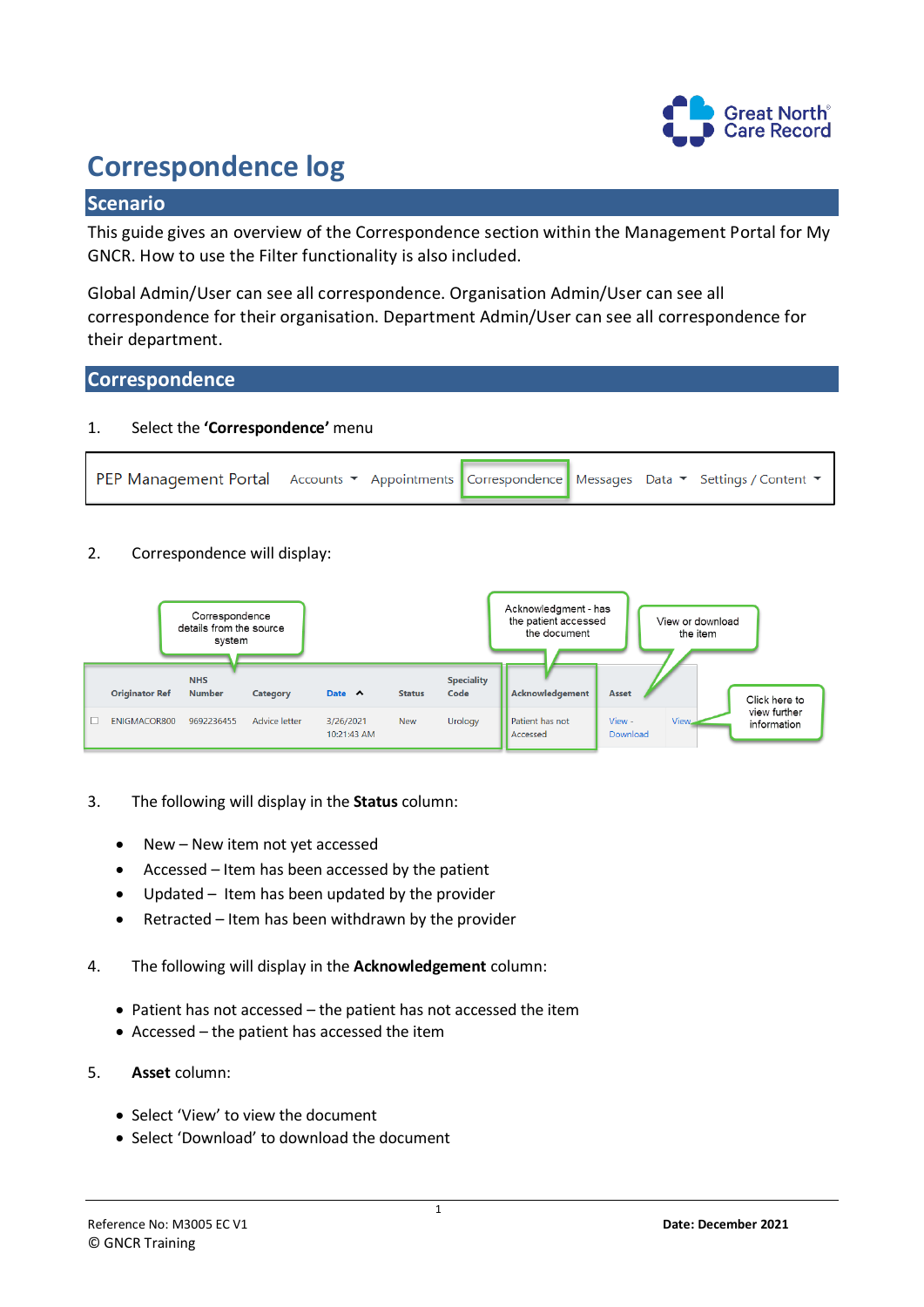6. Click **'View'** at the end of the line to view further details about the correspondence item:

| NUTH-DOCS-215612071_c061c9db-2a5b-4e08-a698-e646e32c3925<br>Date<br>01/04/2021 09:17:48<br><b>Updated Date</b><br>01/04/2021 09:17:48<br>Patient<br>NhsNumber<br>9993147974<br>Patient details<br><b>DateOfBirth</b><br>11/02/1964 00:00<br>Category<br>Outpatient Discharge<br>Department<br>Urology<br>Acknowledgement Status<br>Patient has not Accessed<br>$\checkmark$<br><b>Status</b><br>Updated<br>$\checkmark$<br><b>Alert Setting</b><br>$\checkmark$<br>Normal<br><b>Restore Status</b><br>Indicates if the document has been restored<br>by the user after passing the removal period<br>None<br><b>Snomed Codes</b><br><b>Contact Number</b><br>07<br>Reason For Change<br>If document has been changed in the<br>source system the reason will display here<br>Document<br>If document can be viewed or downloaded<br>View NUTHCI.pdf - Download NUTHCI.pdf<br>Appointment<br>If an appointment is linked to this document<br>it will display here | <b>Originator Ref</b> |  |
|------------------------------------------------------------------------------------------------------------------------------------------------------------------------------------------------------------------------------------------------------------------------------------------------------------------------------------------------------------------------------------------------------------------------------------------------------------------------------------------------------------------------------------------------------------------------------------------------------------------------------------------------------------------------------------------------------------------------------------------------------------------------------------------------------------------------------------------------------------------------------------------------------------------------------------------------------------------|-----------------------|--|
|                                                                                                                                                                                                                                                                                                                                                                                                                                                                                                                                                                                                                                                                                                                                                                                                                                                                                                                                                                  |                       |  |
|                                                                                                                                                                                                                                                                                                                                                                                                                                                                                                                                                                                                                                                                                                                                                                                                                                                                                                                                                                  |                       |  |
|                                                                                                                                                                                                                                                                                                                                                                                                                                                                                                                                                                                                                                                                                                                                                                                                                                                                                                                                                                  |                       |  |
|                                                                                                                                                                                                                                                                                                                                                                                                                                                                                                                                                                                                                                                                                                                                                                                                                                                                                                                                                                  |                       |  |
|                                                                                                                                                                                                                                                                                                                                                                                                                                                                                                                                                                                                                                                                                                                                                                                                                                                                                                                                                                  |                       |  |
|                                                                                                                                                                                                                                                                                                                                                                                                                                                                                                                                                                                                                                                                                                                                                                                                                                                                                                                                                                  |                       |  |
|                                                                                                                                                                                                                                                                                                                                                                                                                                                                                                                                                                                                                                                                                                                                                                                                                                                                                                                                                                  |                       |  |
|                                                                                                                                                                                                                                                                                                                                                                                                                                                                                                                                                                                                                                                                                                                                                                                                                                                                                                                                                                  |                       |  |
|                                                                                                                                                                                                                                                                                                                                                                                                                                                                                                                                                                                                                                                                                                                                                                                                                                                                                                                                                                  |                       |  |
|                                                                                                                                                                                                                                                                                                                                                                                                                                                                                                                                                                                                                                                                                                                                                                                                                                                                                                                                                                  |                       |  |
|                                                                                                                                                                                                                                                                                                                                                                                                                                                                                                                                                                                                                                                                                                                                                                                                                                                                                                                                                                  |                       |  |
|                                                                                                                                                                                                                                                                                                                                                                                                                                                                                                                                                                                                                                                                                                                                                                                                                                                                                                                                                                  |                       |  |
|                                                                                                                                                                                                                                                                                                                                                                                                                                                                                                                                                                                                                                                                                                                                                                                                                                                                                                                                                                  |                       |  |
|                                                                                                                                                                                                                                                                                                                                                                                                                                                                                                                                                                                                                                                                                                                                                                                                                                                                                                                                                                  |                       |  |
|                                                                                                                                                                                                                                                                                                                                                                                                                                                                                                                                                                                                                                                                                                                                                                                                                                                                                                                                                                  |                       |  |
|                                                                                                                                                                                                                                                                                                                                                                                                                                                                                                                                                                                                                                                                                                                                                                                                                                                                                                                                                                  |                       |  |
|                                                                                                                                                                                                                                                                                                                                                                                                                                                                                                                                                                                                                                                                                                                                                                                                                                                                                                                                                                  |                       |  |
|                                                                                                                                                                                                                                                                                                                                                                                                                                                                                                                                                                                                                                                                                                                                                                                                                                                                                                                                                                  |                       |  |
|                                                                                                                                                                                                                                                                                                                                                                                                                                                                                                                                                                                                                                                                                                                                                                                                                                                                                                                                                                  |                       |  |
|                                                                                                                                                                                                                                                                                                                                                                                                                                                                                                                                                                                                                                                                                                                                                                                                                                                                                                                                                                  |                       |  |
|                                                                                                                                                                                                                                                                                                                                                                                                                                                                                                                                                                                                                                                                                                                                                                                                                                                                                                                                                                  |                       |  |
|                                                                                                                                                                                                                                                                                                                                                                                                                                                                                                                                                                                                                                                                                                                                                                                                                                                                                                                                                                  |                       |  |
|                                                                                                                                                                                                                                                                                                                                                                                                                                                                                                                                                                                                                                                                                                                                                                                                                                                                                                                                                                  |                       |  |
|                                                                                                                                                                                                                                                                                                                                                                                                                                                                                                                                                                                                                                                                                                                                                                                                                                                                                                                                                                  |                       |  |
|                                                                                                                                                                                                                                                                                                                                                                                                                                                                                                                                                                                                                                                                                                                                                                                                                                                                                                                                                                  |                       |  |
|                                                                                                                                                                                                                                                                                                                                                                                                                                                                                                                                                                                                                                                                                                                                                                                                                                                                                                                                                                  |                       |  |
|                                                                                                                                                                                                                                                                                                                                                                                                                                                                                                                                                                                                                                                                                                                                                                                                                                                                                                                                                                  |                       |  |
|                                                                                                                                                                                                                                                                                                                                                                                                                                                                                                                                                                                                                                                                                                                                                                                                                                                                                                                                                                  |                       |  |
|                                                                                                                                                                                                                                                                                                                                                                                                                                                                                                                                                                                                                                                                                                                                                                                                                                                                                                                                                                  |                       |  |
|                                                                                                                                                                                                                                                                                                                                                                                                                                                                                                                                                                                                                                                                                                                                                                                                                                                                                                                                                                  |                       |  |
|                                                                                                                                                                                                                                                                                                                                                                                                                                                                                                                                                                                                                                                                                                                                                                                                                                                                                                                                                                  |                       |  |
|                                                                                                                                                                                                                                                                                                                                                                                                                                                                                                                                                                                                                                                                                                                                                                                                                                                                                                                                                                  |                       |  |
|                                                                                                                                                                                                                                                                                                                                                                                                                                                                                                                                                                                                                                                                                                                                                                                                                                                                                                                                                                  |                       |  |

# **Filter Correspondence Log**